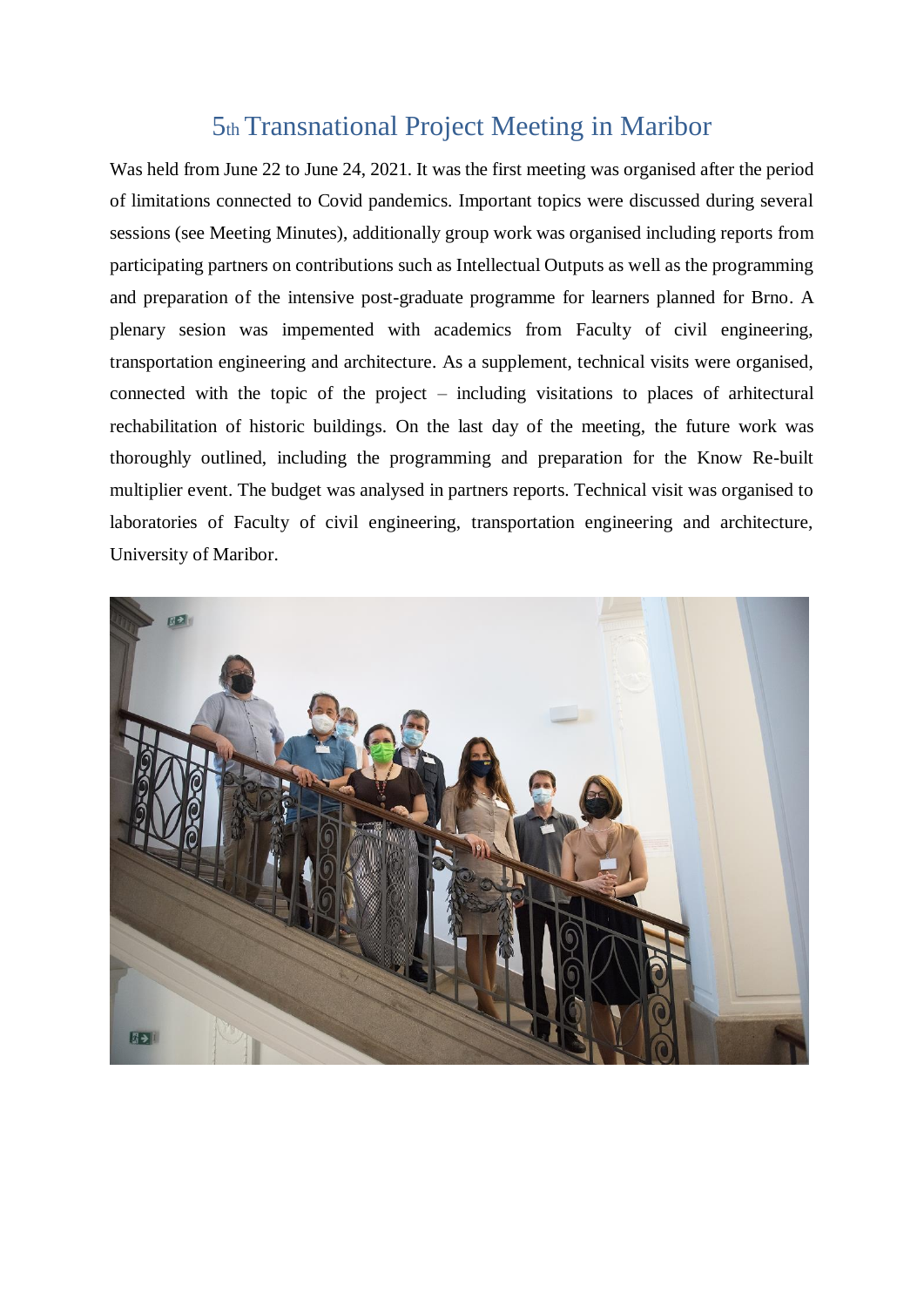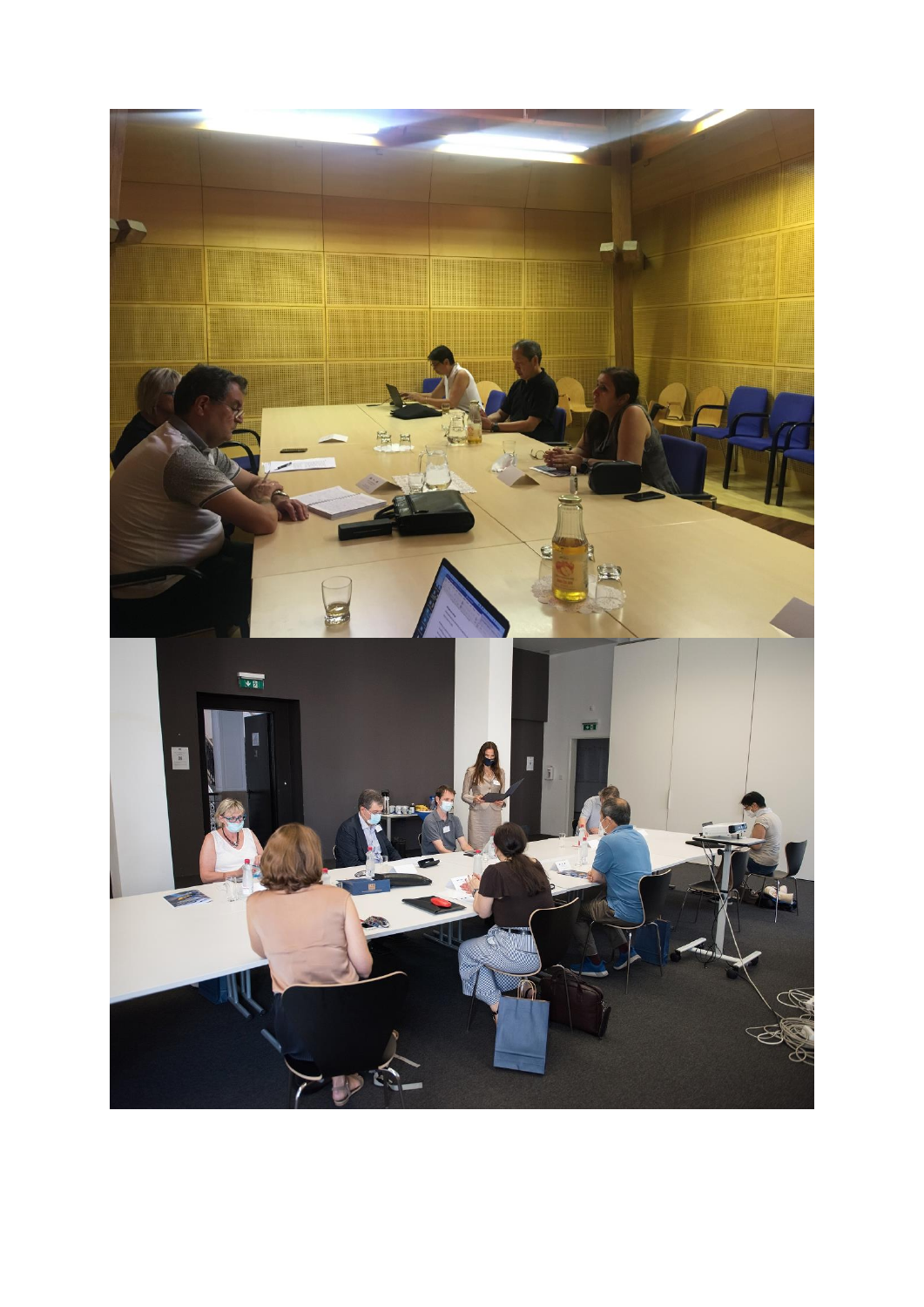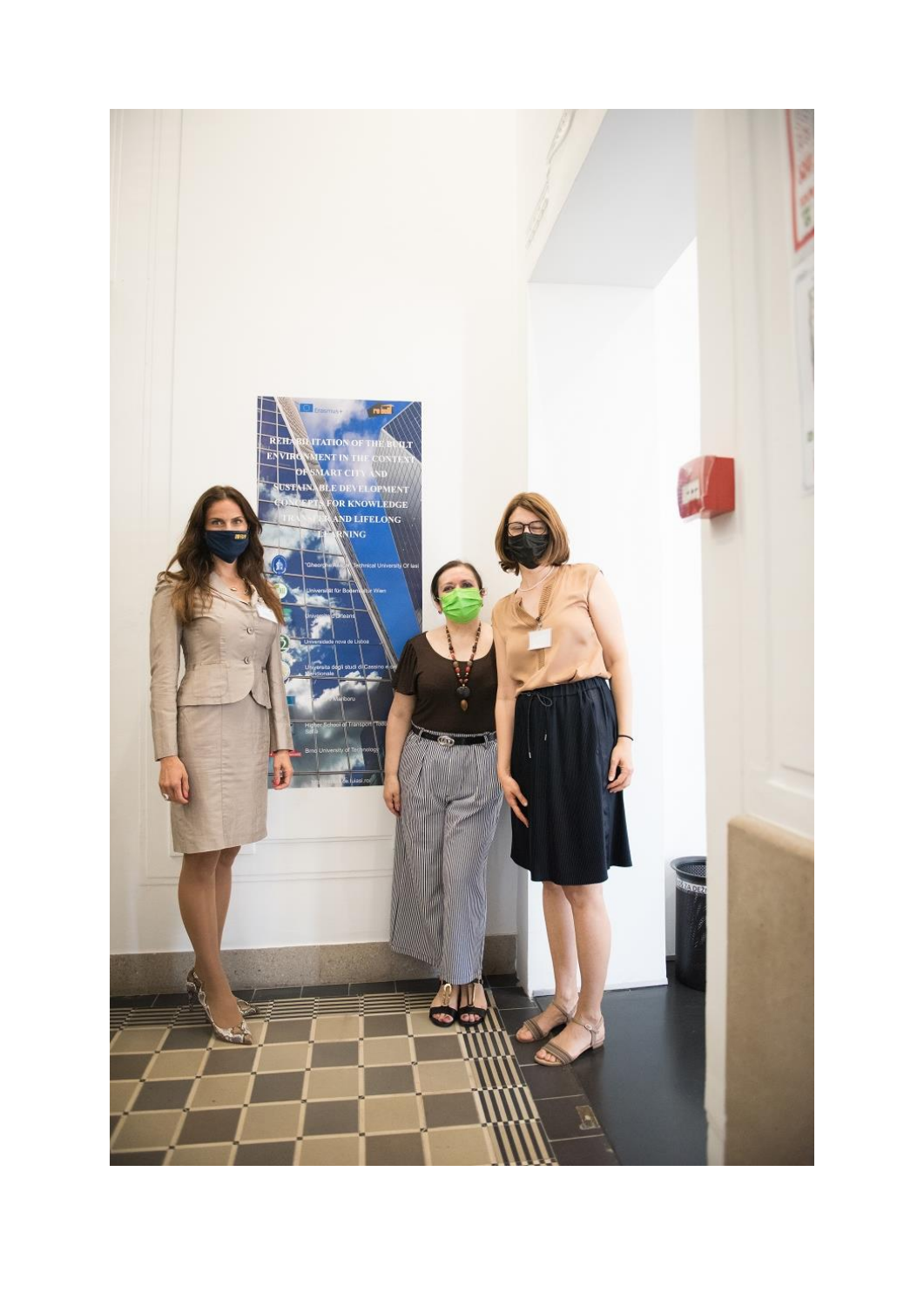

# **Agenda 5 th Transnational Project Meeting**

**Project 2018-1-RO01-KA203-049214** *Rehabilitation of the Built Environment in the Context of Smart City and Sustainable Development Concepts for Knowledge Transfer and Lifelong Learning* **RE-BUILT ERASMUS+ programme KA2 – HIGHER EDUCATION STRATEGIC PARTNERSHIPS**

## **June 22 - 24, 2021**

TUIASI BOKU UO UNL UNICAS UM **HST BUT** 

# **University of Maribor Maribor – Slovenia**

**\_\_\_\_\_\_\_\_\_\_\_\_\_\_\_\_\_\_\_\_\_\_\_\_\_\_\_\_\_\_\_\_\_\_\_\_\_\_\_\_\_\_\_**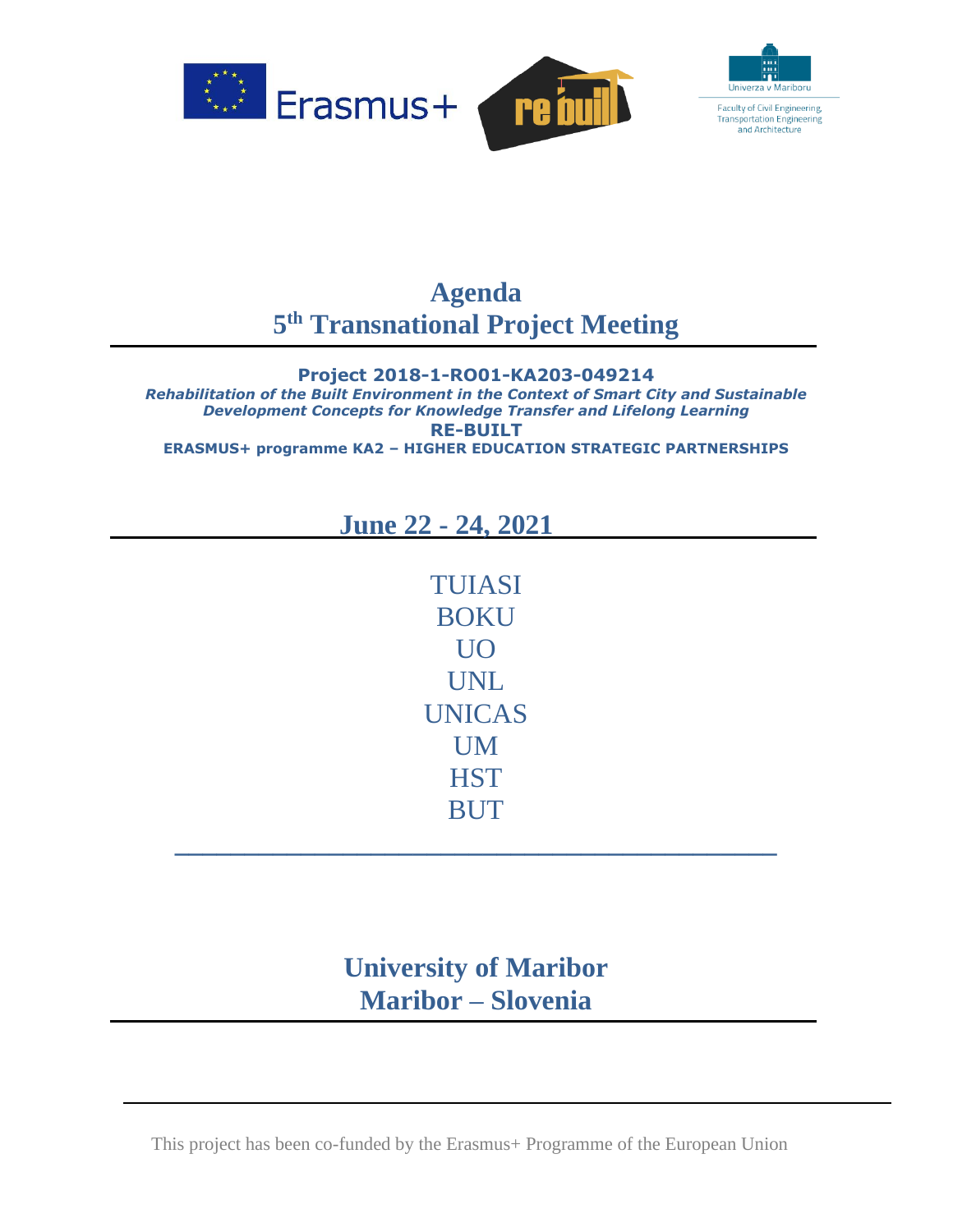

| Date:         | June $22 - 24$ , $2021$                                                                                      |  |
|---------------|--------------------------------------------------------------------------------------------------------------|--|
| <b>Venue:</b> | Faculty of civil engineering, transportation engineering and architecture,<br>University of Maribor, Maribor |  |

# **Planned participants**

| Nr.            | Name                     | Organization                      | Organization's address       |
|----------------|--------------------------|-----------------------------------|------------------------------|
| $\mathbf{1}$   | <b>Ancuta ROTARU</b>     | "Gheorghe Asachi"                 | 67, Prof.dr.doc. Dimitrie    |
|                | Assoc. Professor, PhD    | Technical University of Iasi      | Mangeron St., 700050,        |
|                | Project director         |                                   | Iași, Romania                |
| $\overline{2}$ | <b>Dashnor HOXHA</b>     | University of Orléans             | Chateau de la Source,        |
|                | Professor, PhD           |                                   | 45067 Orléans, France        |
|                | Deputy project director  |                                   |                              |
| $\overline{3}$ | Wei WU                   | University of Natural             | <b>Gregor Mendel Strasse</b> |
|                | Professor, PhD           | <b>Resources and Life</b>         | 33, 1180 Vienna, Austria     |
|                | Project coord. BOKU      | Sciences                          |                              |
| $\overline{4}$ | <b>Assunta PELLICCIO</b> | University of Cassino and         | Viale dell Universita -      |
|                | Assist. Professor, PhD   | Southern Lazio                    | Campus Folcara, 03043        |
|                | Project member UNICAS    |                                   | Cassino, Italy               |
| 5              | Kaja POGAČAR             | University of Maribor             | Slomskov Trg 15,             |
|                | Assist. Professor, PhD   |                                   | Maribor, 2000 Slovenia       |
|                | Project coord. UM        |                                   |                              |
| 6              | Věra GLISNÍKOVÁ          | <b>Brno University of</b>         | Antoninska 548/1, 60190      |
|                | Assist. Professor, CSc   | Technology                        | Brno, Czech Republic         |
|                | Project coord. BUT       |                                   |                              |
| $\overline{7}$ | <b>Chavdar KOLEV</b>     | <b>Higher School of Transport</b> | Geo Milev Str 158, 1574      |
|                | Assoc. Professor, PhD    | "Todor Kableshkov"                | Sofia, Bulgaria              |
|                | Project member HST       |                                   |                              |
| 8              | <b>Vesna ŽEGARAC</b>     | University of Maribor             | Slomskov Trg 15,             |
|                | <b>LESKOVAR</b>          |                                   | Maribor, 2000 Slovenia       |
|                | Assist. Professor, PhD   |                                   |                              |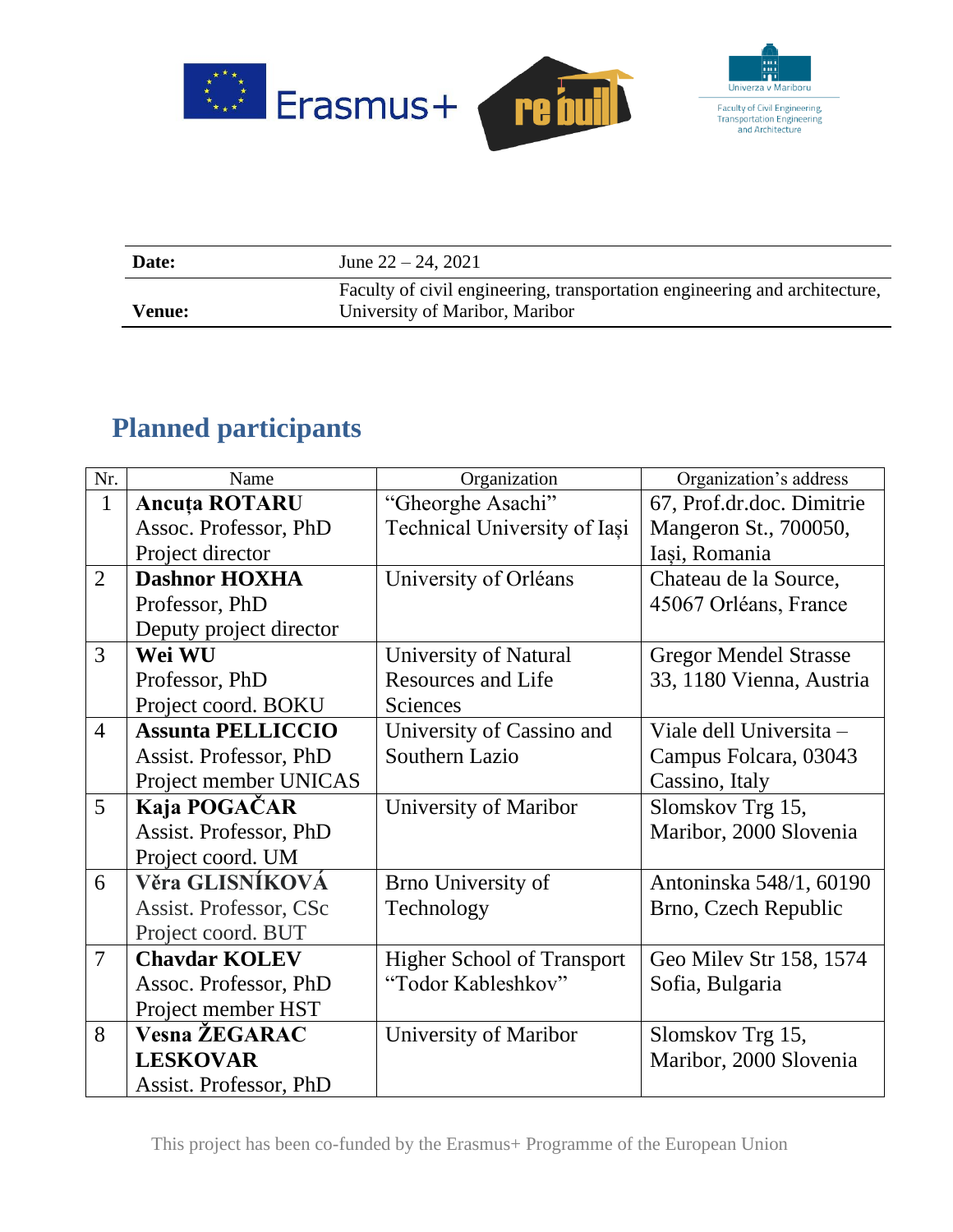





|    | Project member UM       |                       |                        |
|----|-------------------------|-----------------------|------------------------|
| 9  | <b>Miroslav PREMROV</b> | University of Maribor | Slomskov Trg 15,       |
|    | Professor, PhD          |                       | Maribor, 2000 Slovenia |
|    | Project member UM       |                       |                        |
| 10 | Andrej ŠTRUKELJ         | University of Maribor | Slomskov Trg 15,       |
|    | Professor, PhD          |                       | Maribor, 2000 Slovenia |
|    | Project member UM       |                       |                        |
| 11 | <b>Andrej TIBAUT</b>    | University of Maribor | Slomskov Trg 15,       |
|    | Assist. Professor, PhD  |                       | Maribor, 2000 Slovenia |
|    | Project member UM       |                       |                        |
| 12 | Peter <b>SENK</b>       | University of Maribor | Slomskov Trg 15,       |
|    | Assist. Professor, PhD  |                       | Maribor, 2000 Slovenia |
|    | Project member UM       |                       |                        |
| 13 | Damijana ZLATOLAS       | University of Maribor | Slomskov Trg 15,       |
|    | Mag.                    |                       | Maribor, 2000 Slovenia |
|    | Project asistent UM     |                       |                        |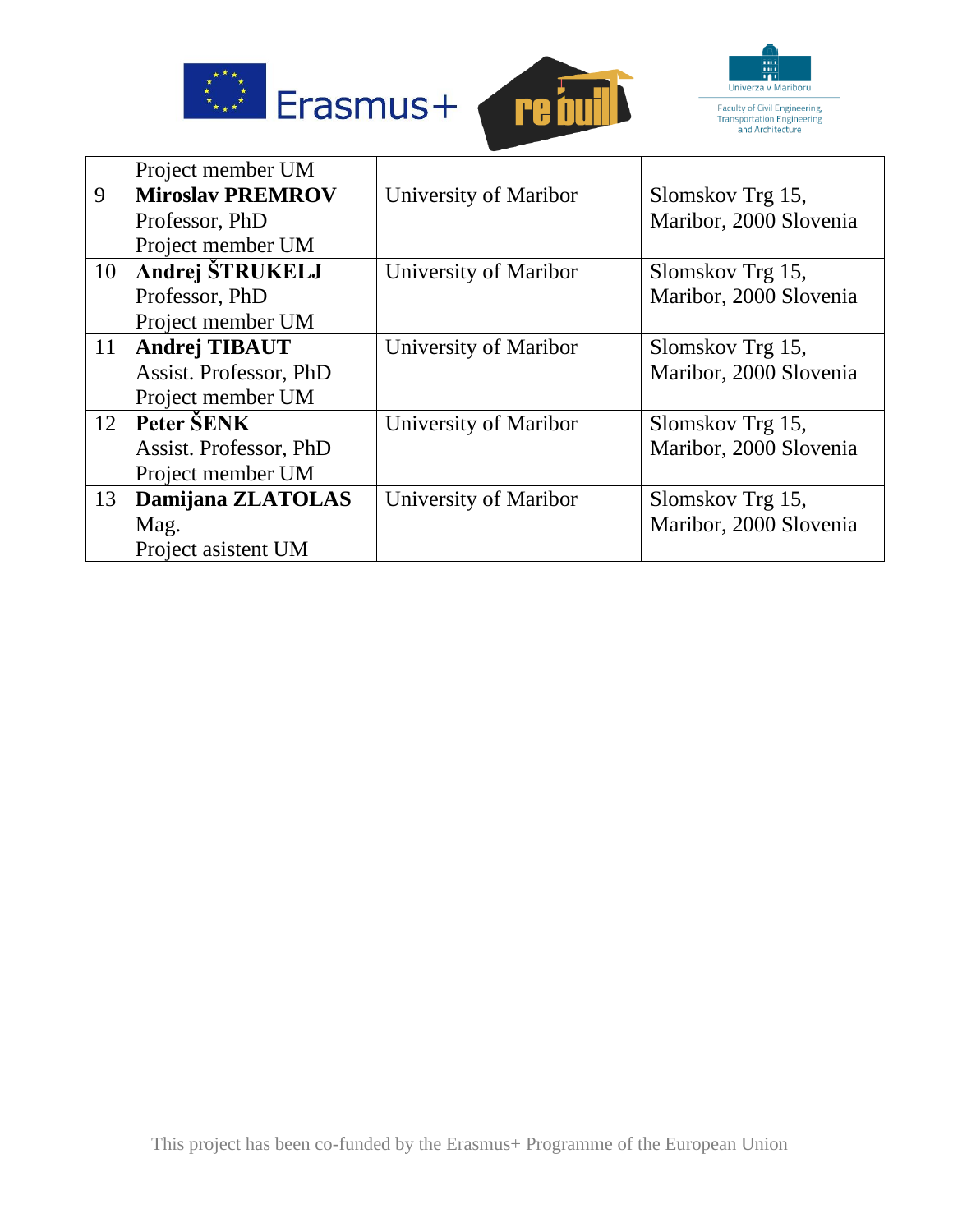

#### **21/06/2021**

13:00 – 24:00 The arrival of participants, accommodation at hotels

## **Work programme**

### **Day 1: 22/06/2021 Venue: Faculty of civil engineering, transportation engineering and architecture, Krekova street 2, 1st floor, room C**

| $9:45 - 10:00$  | <b>Registration of participants</b>                                            |
|-----------------|--------------------------------------------------------------------------------|
|                 |                                                                                |
| $10:00 - 10:35$ | <b>Welcome ceremony</b>                                                        |
| $10:00 - 10:10$ | Welcome speech by the representative of the host university                    |
|                 | (Assoc. Prof. Vesna ŽEGARAC LESKOVAR; University of Maribor)                   |
| $10:10 - 10:15$ | Opening speech by the Director of the RE-BUILT project                         |
|                 | (Assoc. Prof. Ancuța Rotaru, TUIASI)                                           |
| $10:15 - 10:35$ | A brief overview of The University of Maribor                                  |
|                 | (Assoc. Prof. Uroš LOBNIK; University of Maribor)                              |
| $10:35 - 10:45$ | <b>Coffee break</b>                                                            |
| $10:45 - 13:30$ | Group work:                                                                    |
|                 | Report on RE-BUILT project outcomes and objective limitations up till now.     |
| $10:45 - 11:00$ | Key ideas got out from the Interim Report: strong and weak points of the RE-   |
|                 | BUILT management and implementation.                                           |
|                 | (Assoc.Prof. Ancuța Rotaru, TUIASI - RE-BUILT director)                        |
|                 | <b>REPORTS</b> on the impact of key achievements and shortcomings presented by |
| $11:00 - 12:10$ | each partner of RE-BUILT consortium. Dealing with pandemic limitations.        |
|                 | (TUIASI, BOKU, UO, UNICAS, UM, HST, BUT - 10 minutes / speaker)                |
|                 | Critical analysis derived from partners' reports. Selecting a follow-up Scheme |
| $12:10 - 12:50$ | of Work: leading directions, amendments, time limits, decisions.               |
|                 | (TUIASI, BOKU, UO, UNICAS, UM, HST, BUT)                                       |
|                 | Programming, preparation, and directing the intensive post-graduate            |
| $12:50 - 13:30$ | programme for learners Sustainable Rehabilitation of the Built                 |
|                 | <b>Environment held in Brno (September 2021):</b>                              |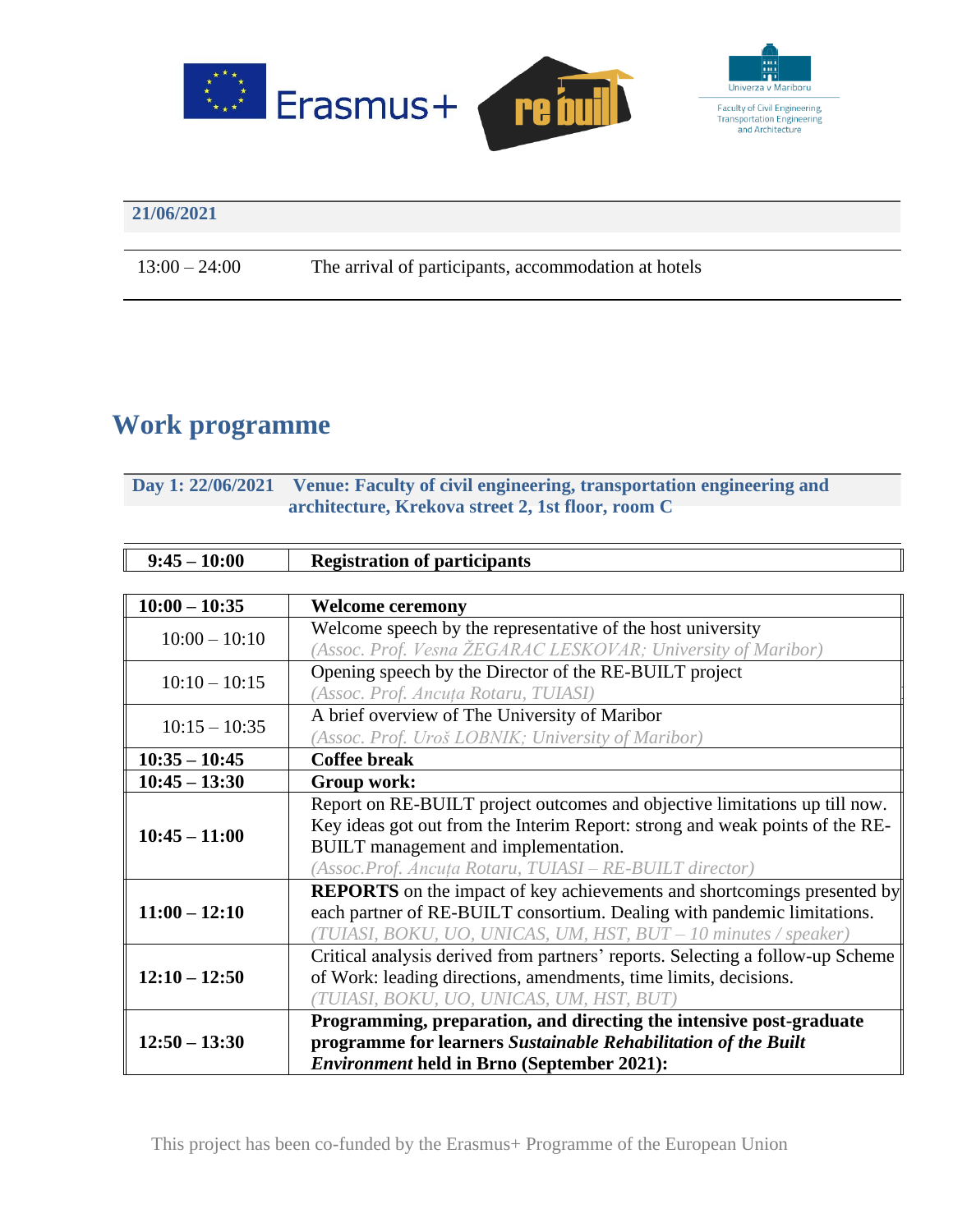





| <b>Gala dinner</b>                                                            |
|-------------------------------------------------------------------------------|
|                                                                               |
| Technical visit to historical places and sights in Maribor: old city centre   |
|                                                                               |
| <b>Lunch break</b>                                                            |
| TUIASI, BOKU, UO, UNICAS, UM, HST, BUT - 7-8 minutes / speaker)               |
| topic assigned for each partner team.                                         |
| - Discussion on lectures given in Brno $(C1 - BUT)$ according to the specific |
| Environment.                                                                  |
| post-graduate programme Sustainable Rehabilitation of the Built               |
| Forecasting operating procedures for local student participation at the       |
|                                                                               |

### **Day 2: 23/06/2021 Venue: Faculty of civil engineering, transportation engineering and architecture, Krekova street 2, 1st floor, room C**

| $10:00 - 10:15$ | Group work:                                                                                                                                                                                                                                                                                                                                                                                                                                                                                                                                                                                                                                                                                                                                                                                                                                           |
|-----------------|-------------------------------------------------------------------------------------------------------------------------------------------------------------------------------------------------------------------------------------------------------------------------------------------------------------------------------------------------------------------------------------------------------------------------------------------------------------------------------------------------------------------------------------------------------------------------------------------------------------------------------------------------------------------------------------------------------------------------------------------------------------------------------------------------------------------------------------------------------|
| $10:00 - 10:45$ | <b>Brainstorming session:</b><br>Drafting The Critique Guide adapting the sustainable rehabilitation of the built                                                                                                                                                                                                                                                                                                                                                                                                                                                                                                                                                                                                                                                                                                                                     |
|                 | environment to meet the real needs of construction projects and student needs.<br>(TUIASI, BOKU, UO, UNICAS, UM, HST, BUT)                                                                                                                                                                                                                                                                                                                                                                                                                                                                                                                                                                                                                                                                                                                            |
|                 | Final preparation of regulations. The tenability of the necessity of                                                                                                                                                                                                                                                                                                                                                                                                                                                                                                                                                                                                                                                                                                                                                                                  |
| $10:45 - 11:20$ | sustainable rehabilitation of the built environment bringing forward the needs                                                                                                                                                                                                                                                                                                                                                                                                                                                                                                                                                                                                                                                                                                                                                                        |
|                 | of student education and LLL.                                                                                                                                                                                                                                                                                                                                                                                                                                                                                                                                                                                                                                                                                                                                                                                                                         |
|                 | (TUIASI, BOKU, UO, UNICAS, UM, HST, BUT - 5 minutes / speaker)                                                                                                                                                                                                                                                                                                                                                                                                                                                                                                                                                                                                                                                                                                                                                                                        |
| $11:20 - 11:30$ | <b>Coffee break</b>                                                                                                                                                                                                                                                                                                                                                                                                                                                                                                                                                                                                                                                                                                                                                                                                                                   |
| $11:30 - 13:30$ | <b>Plenary session:</b>                                                                                                                                                                                                                                                                                                                                                                                                                                                                                                                                                                                                                                                                                                                                                                                                                               |
| $11:30 - 13:30$ | Meeting academics, experts, researchers, civil designer engineers, architects,<br>urban planners, ecologists, transport planners, experts in risk assessment and<br>management, representatives of central and local administration,<br>representatives of associations and organizations in construction and<br>environment, representatives of associations and organizations of quality<br>control for construction works, representatives of national heritage<br>conservation authority, sociologists, businessmen, promoters, students,<br>specialized media. The meeting highlights the necessity of the post-graduate<br>intensive study programme "Sustainable Rehabilitation of the Built<br>Environment" in the context of the present-day progress in Civil and<br>Environmental Engineering.<br>(TUIASI, BOKU, UO, UNICAS, UM, HST, BUT) |
|                 |                                                                                                                                                                                                                                                                                                                                                                                                                                                                                                                                                                                                                                                                                                                                                                                                                                                       |
| $13:30 - 15:00$ | <b>Lunch break</b>                                                                                                                                                                                                                                                                                                                                                                                                                                                                                                                                                                                                                                                                                                                                                                                                                                    |
| $15:00 - 17:30$ |                                                                                                                                                                                                                                                                                                                                                                                                                                                                                                                                                                                                                                                                                                                                                                                                                                                       |
|                 | <b>Guided visit (Maribor)</b>                                                                                                                                                                                                                                                                                                                                                                                                                                                                                                                                                                                                                                                                                                                                                                                                                         |
| $19:00 - 21:30$ | Partnership dinner                                                                                                                                                                                                                                                                                                                                                                                                                                                                                                                                                                                                                                                                                                                                                                                                                                    |